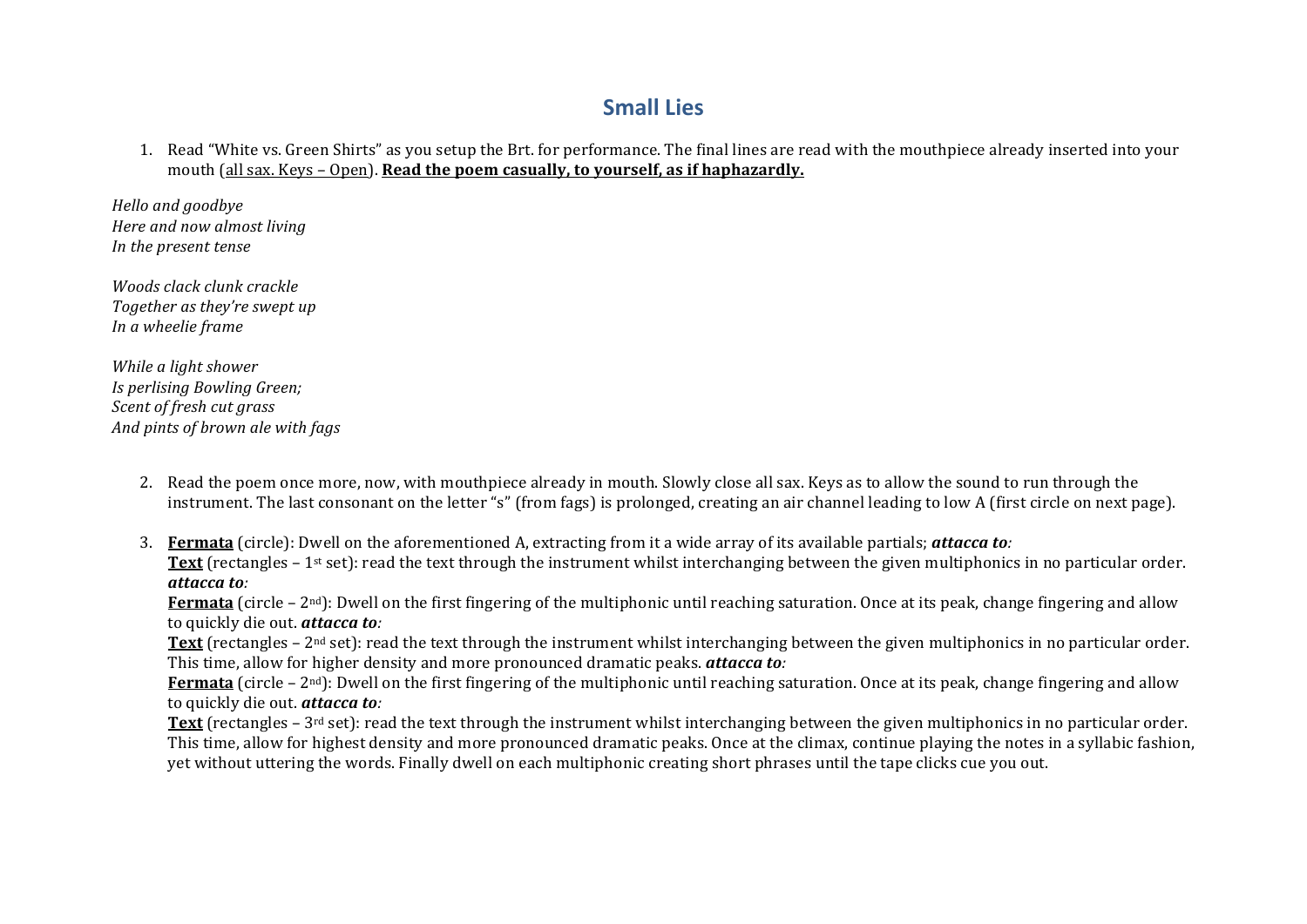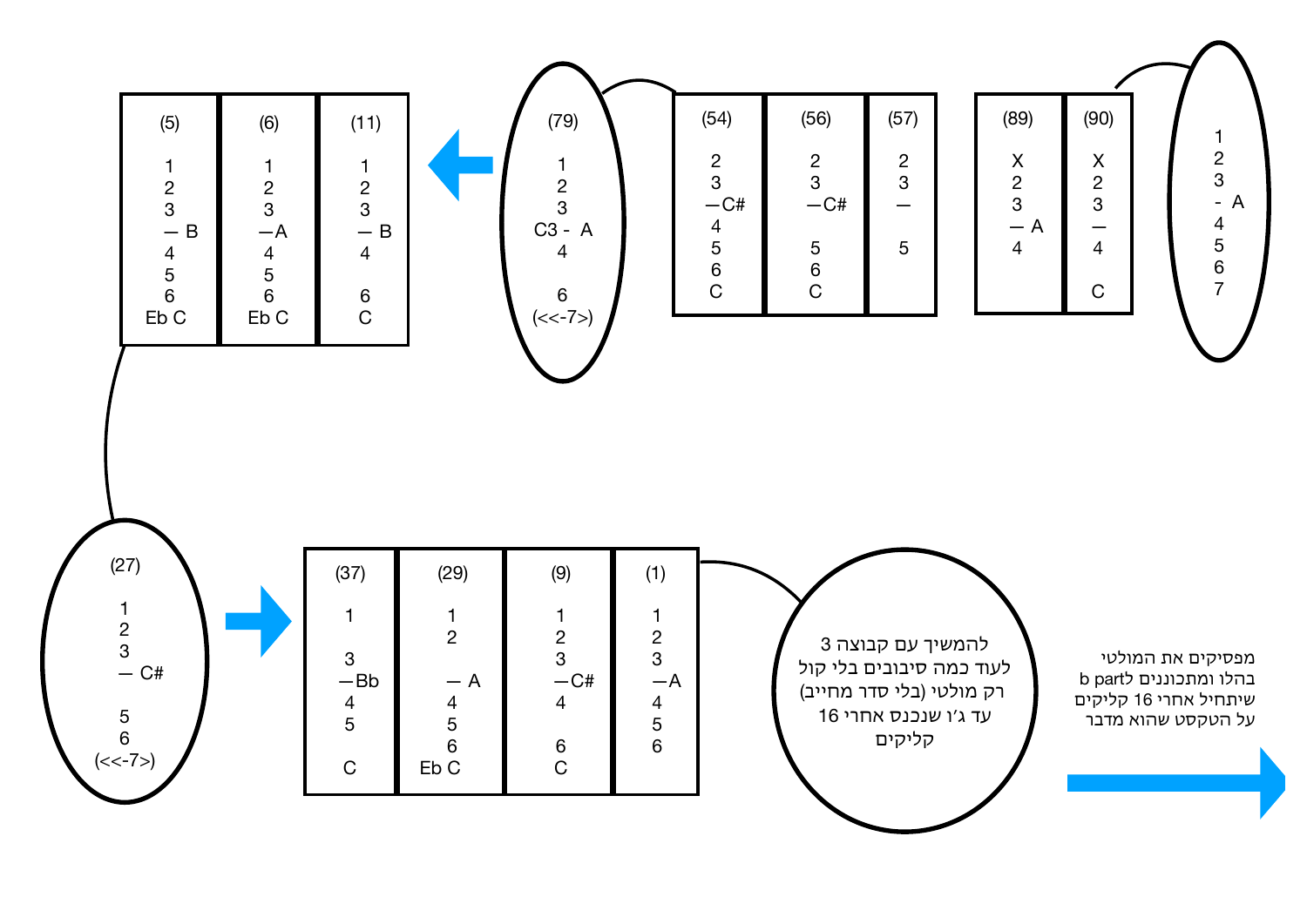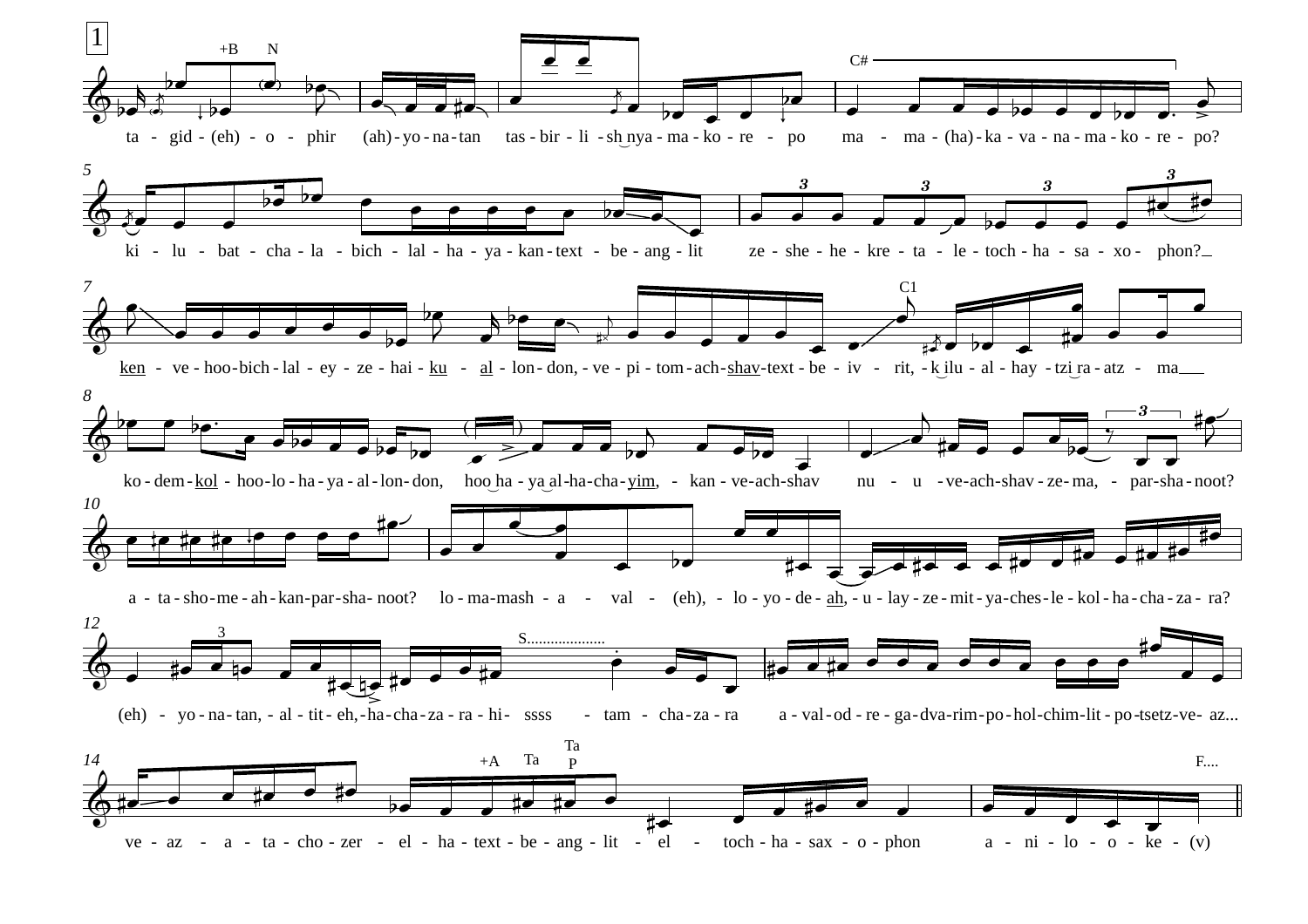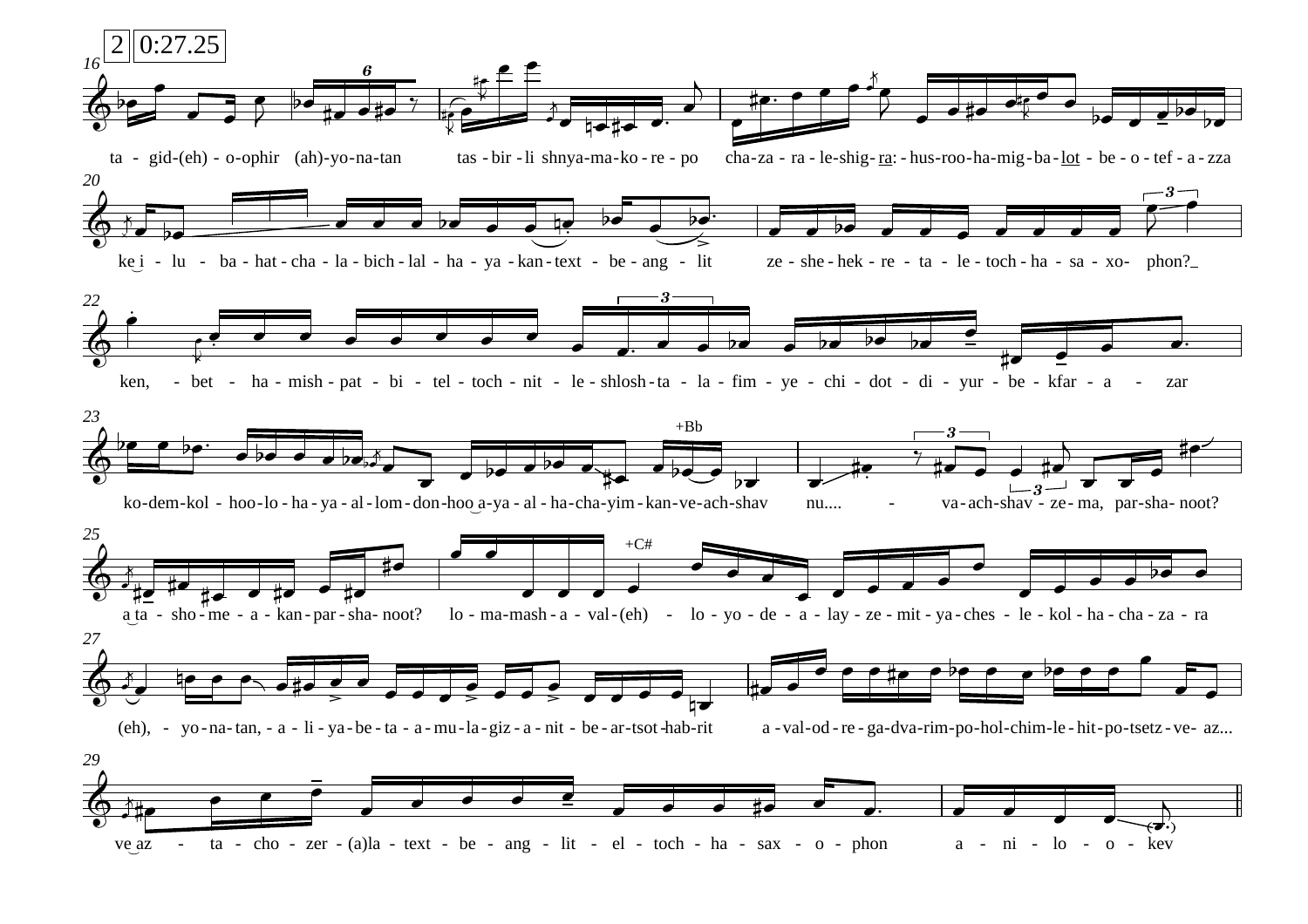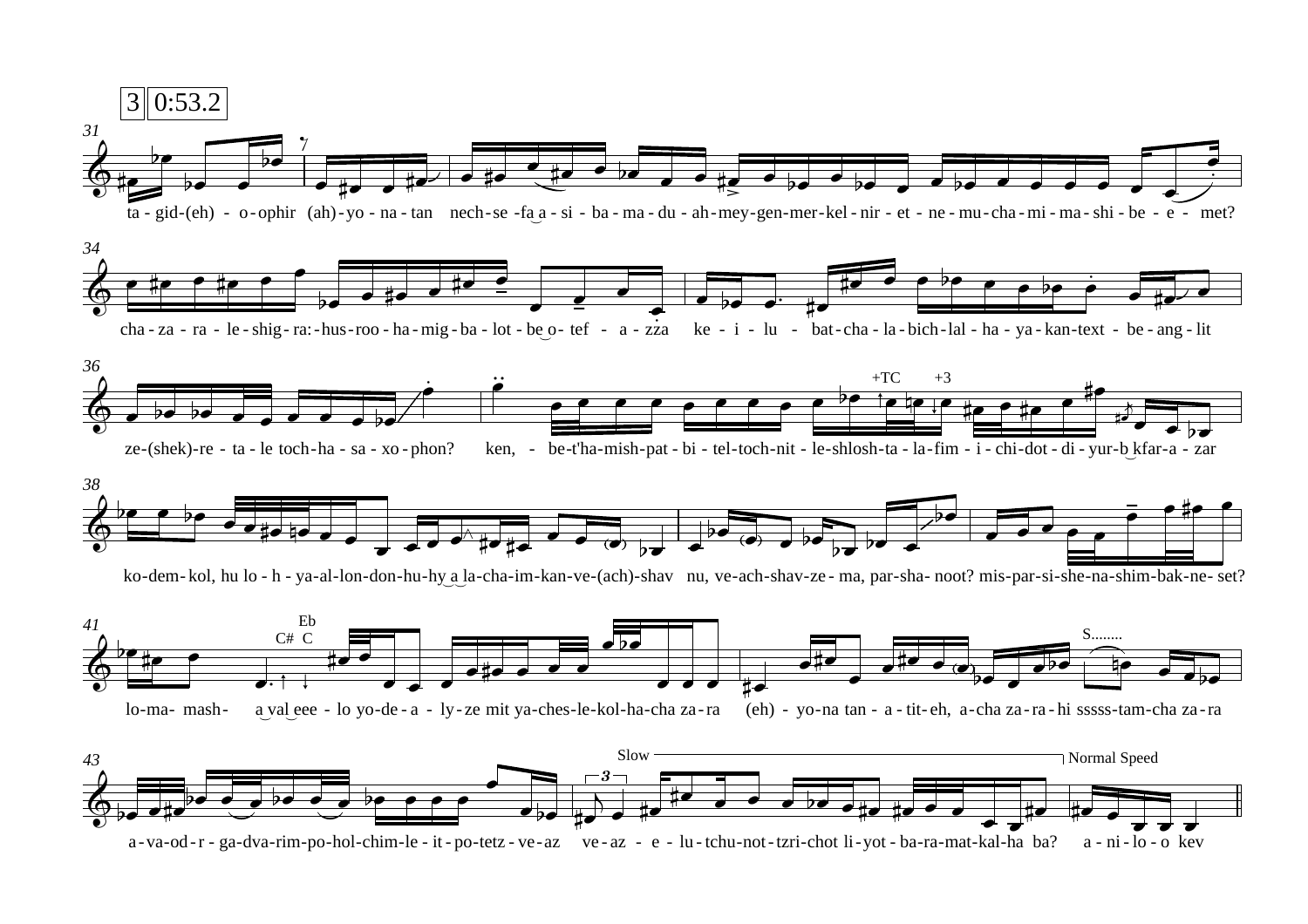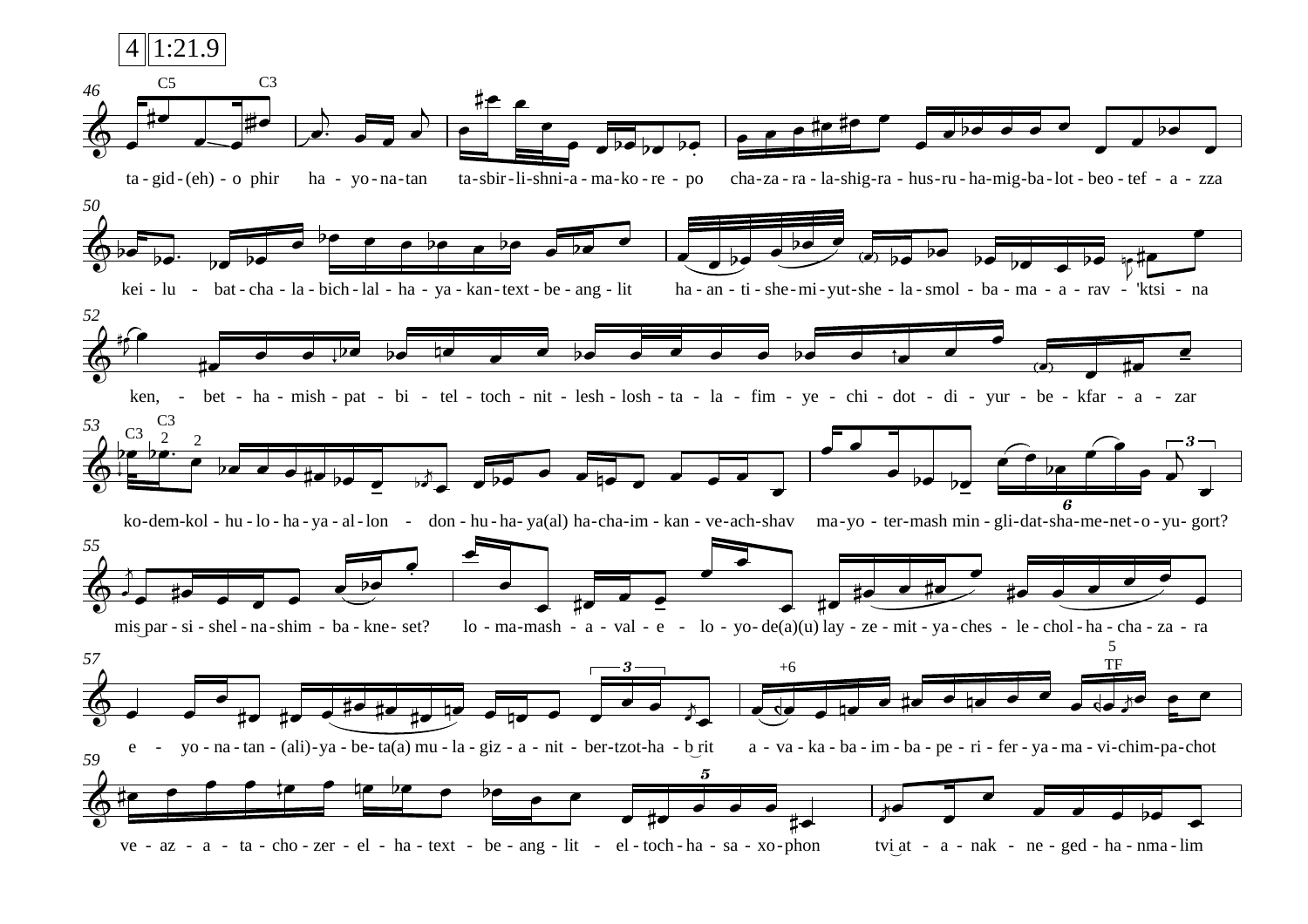





han-ti-she-miut - sh\_las-mol - ba-ma - a - rav-hek-tzi- na? ken - bet-h-mish-pat- bi - tel-toch-nit-le-shlo-ta - la-fim-ychi-dot- di - ur - be kfar- a - zar





mis-par-si-she na-shim-ba kne- set? eich-meat-rim ya dey-te - ror-le - tki - fa? eee - i o-na-tan - al-ya-b - ta-mu-la-giz-a-nit-b - ar\_tzot-ha - b\_rit

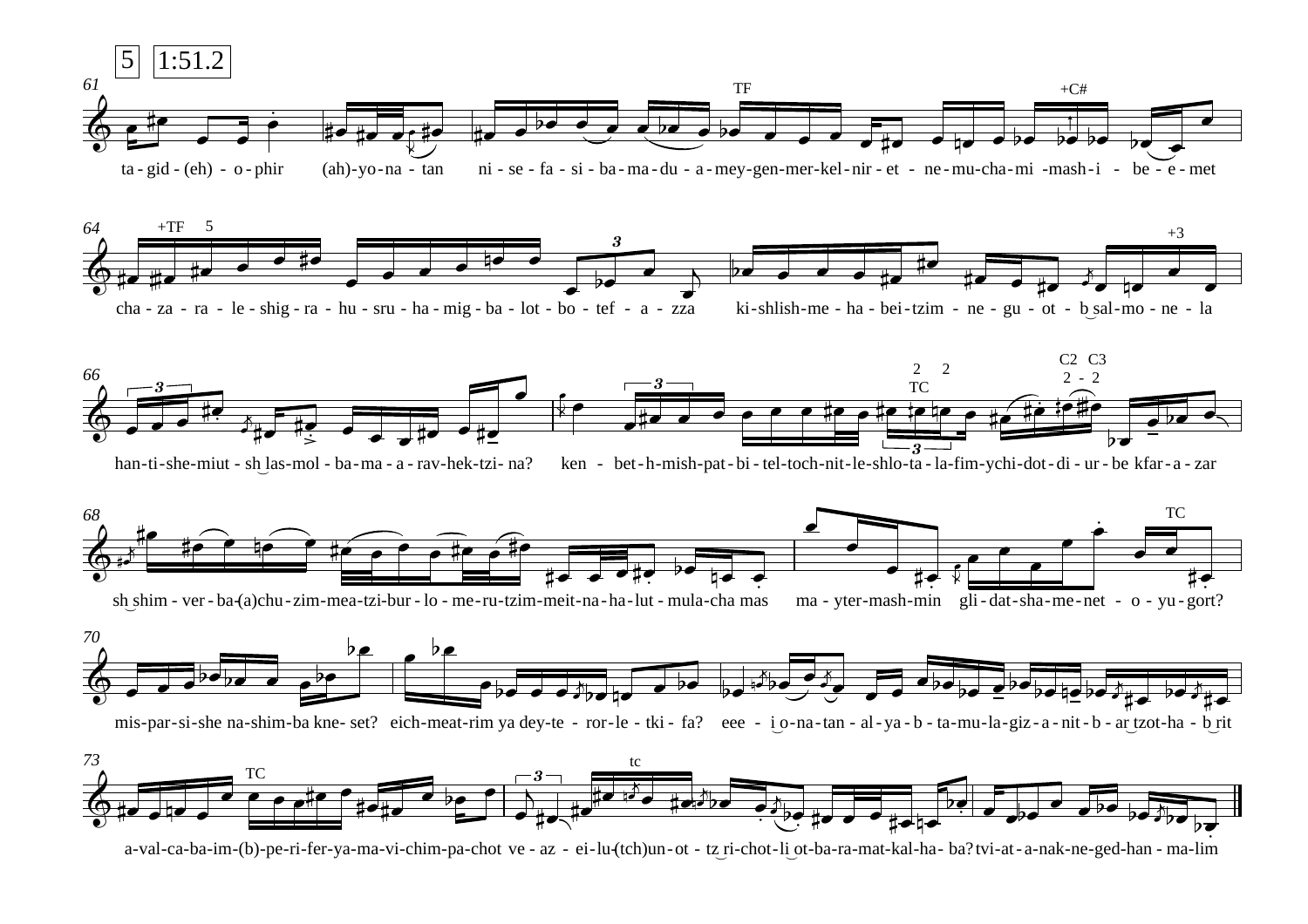## **C-Part**

### **Cue In: Tape electronic explosion turns into underwhelming percussion**

**Slowly Fade In**: Play the conversation from Small Lies (part B) as if a heated argument between two participants. The argument is borderline violent, which is why it may contain a wide array of expressions, from explosive and shouting, to passive-aggressive, marked and even soft phrases at times.

### **Cue Out: Mic is inserted into the sax.**

**Quickly Fade out** the argument, vet maintain playing (soft or clicking) until the tape-ambiance (room-tone) is audible, and then fade to *niente.*

## **Cue In: Voice on Wys.GS is cross-faded from Joe's voice to Ophir's**

**Fade In with "Gesualdo" pattern (slowly explore each note – avoid repetition or recurring phrases)**: As you fade in the live electronics are activated. Allow your fade to test your control over the amplitude of the tape and reach its peaks. Once the envelopefollower is readily clear to the listener, play with your dynamics and randomly disclose different elements of the tape. Ca. 50"-60"

### **Cue In: Coda – piano**

**Fade Out**: Once the final tape for coda is cued in, start a slow and elegant final fade out. Allow residue of sound over final tape. As you finish playing, remove sax. and take a bow (or in "Rehearsal", Ophir will place his ear over your back as you lean towards the sax.)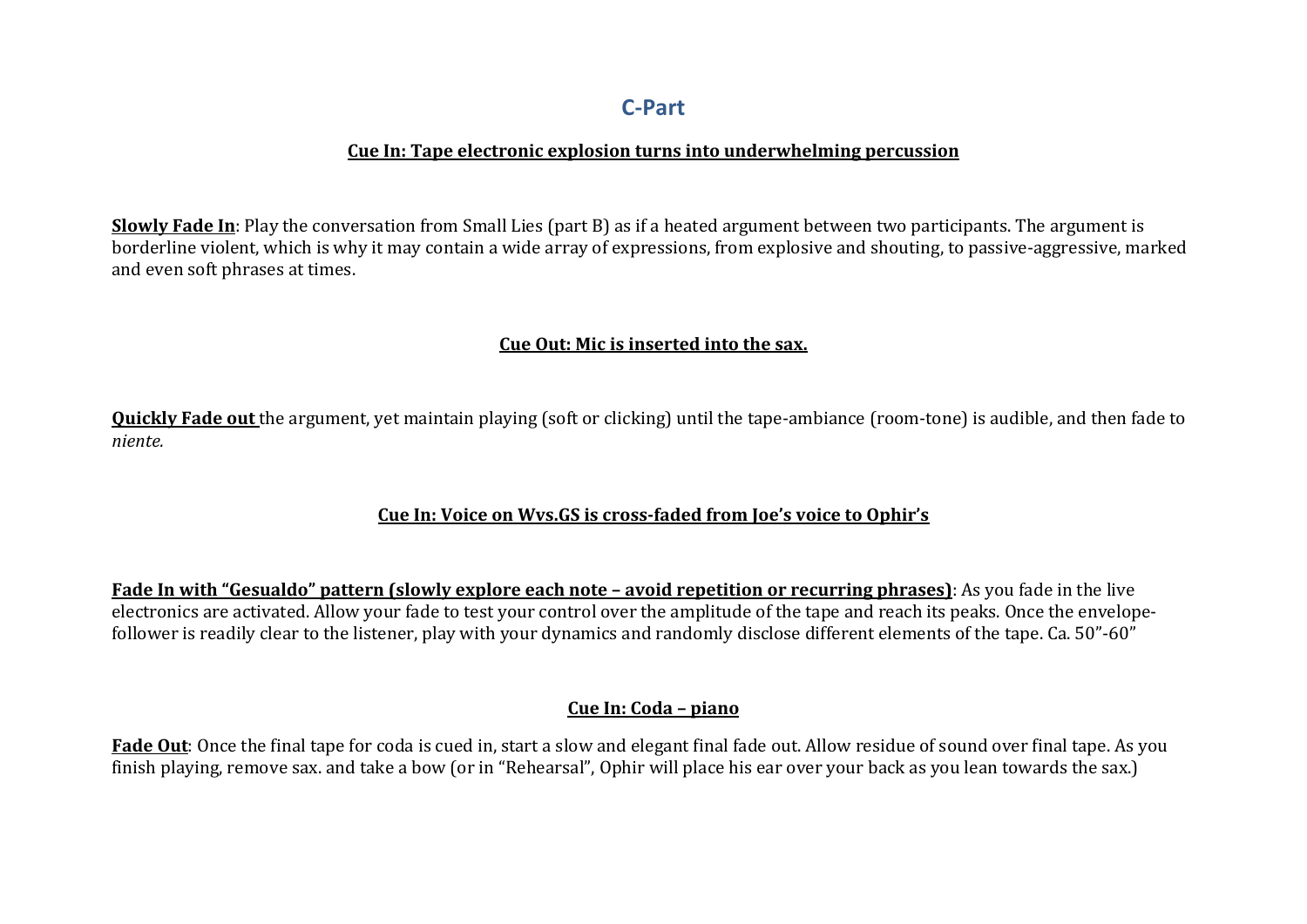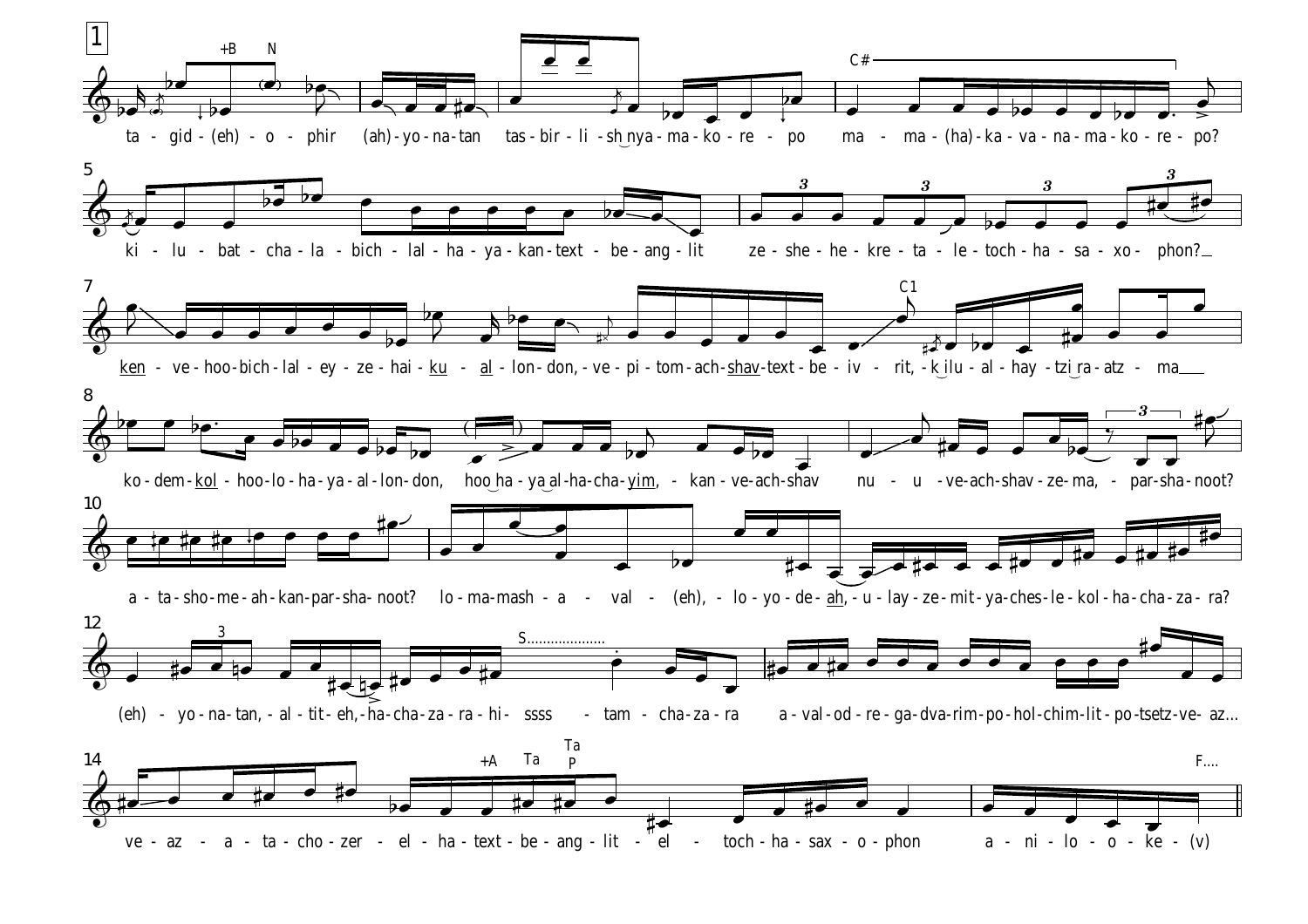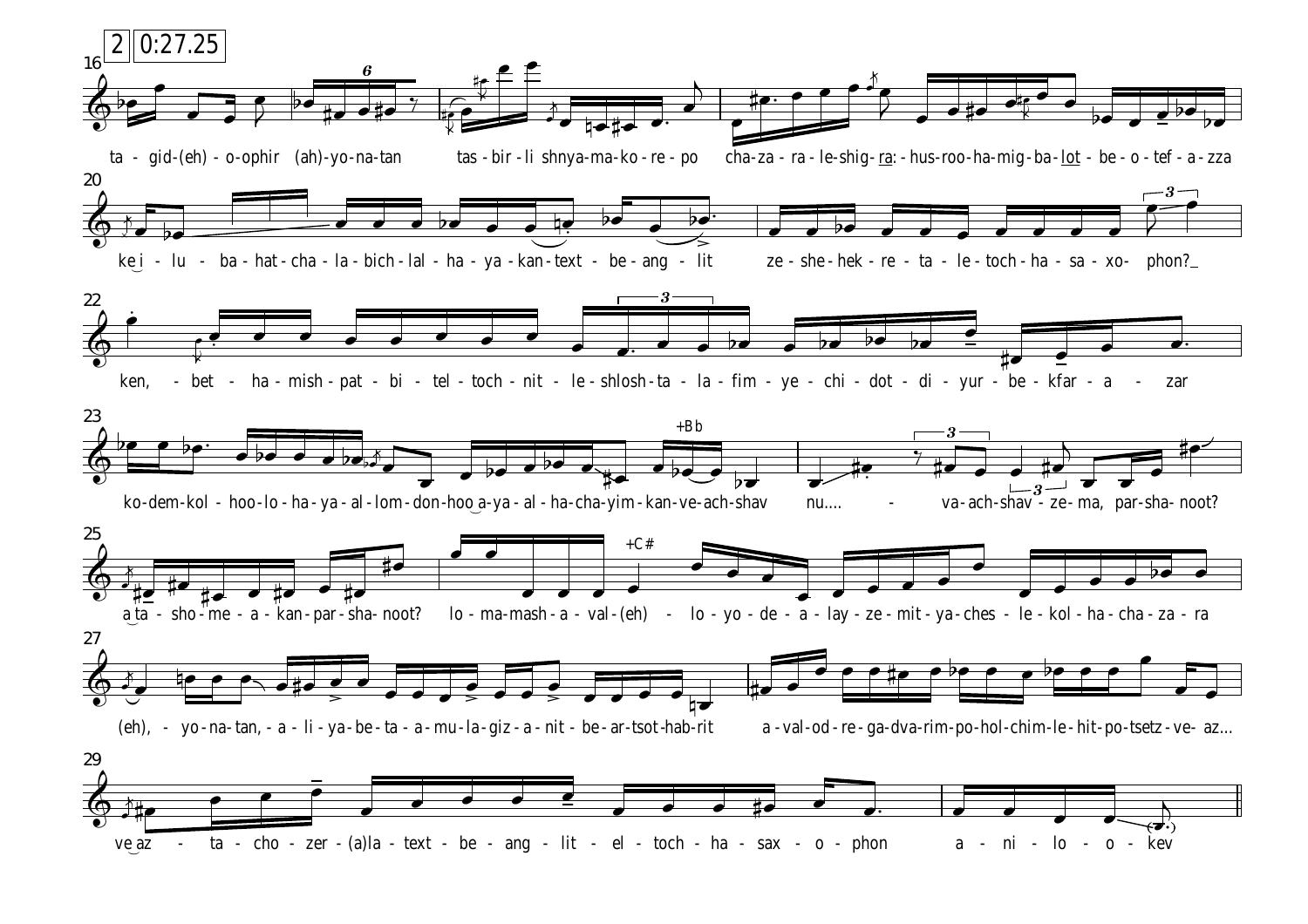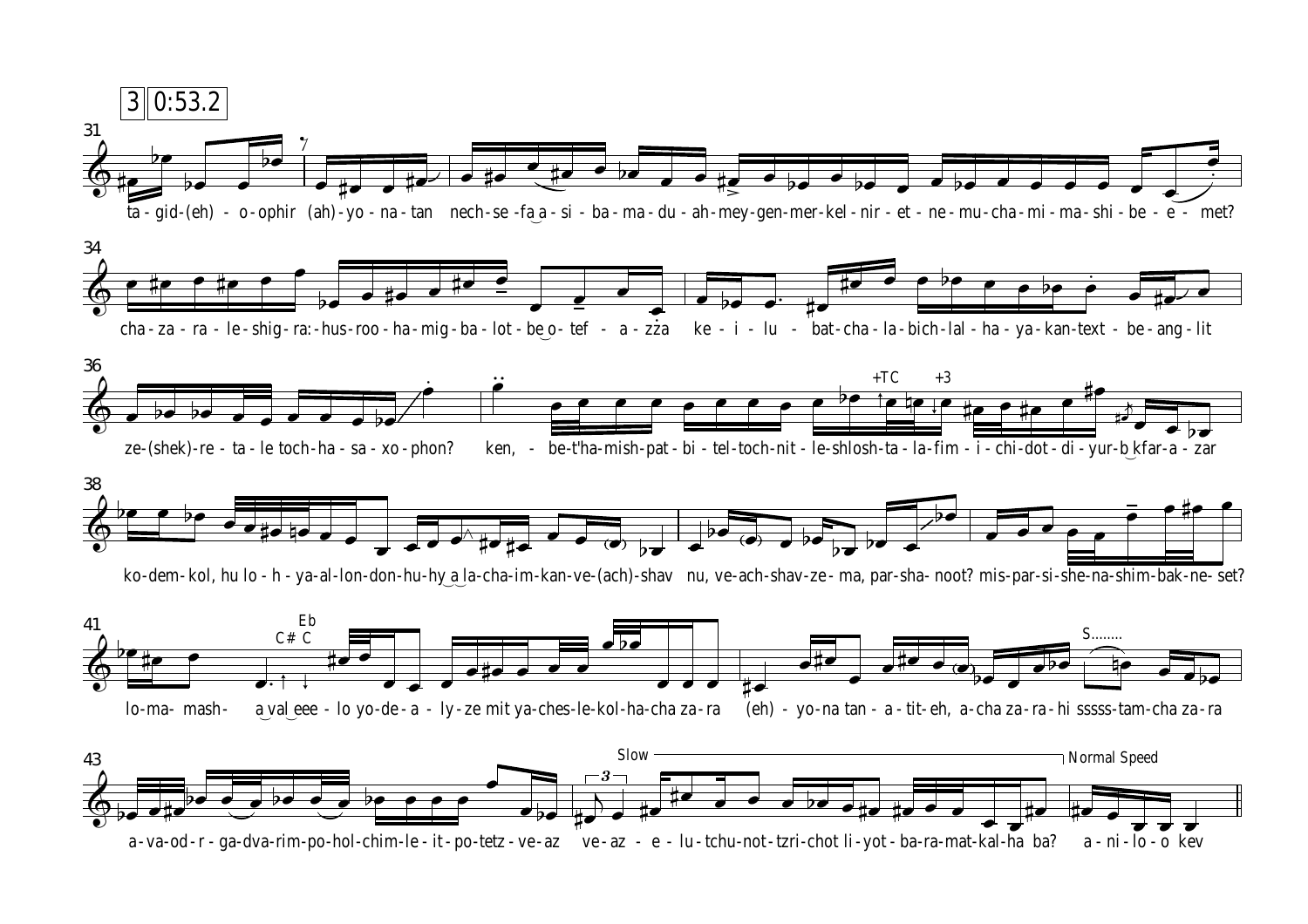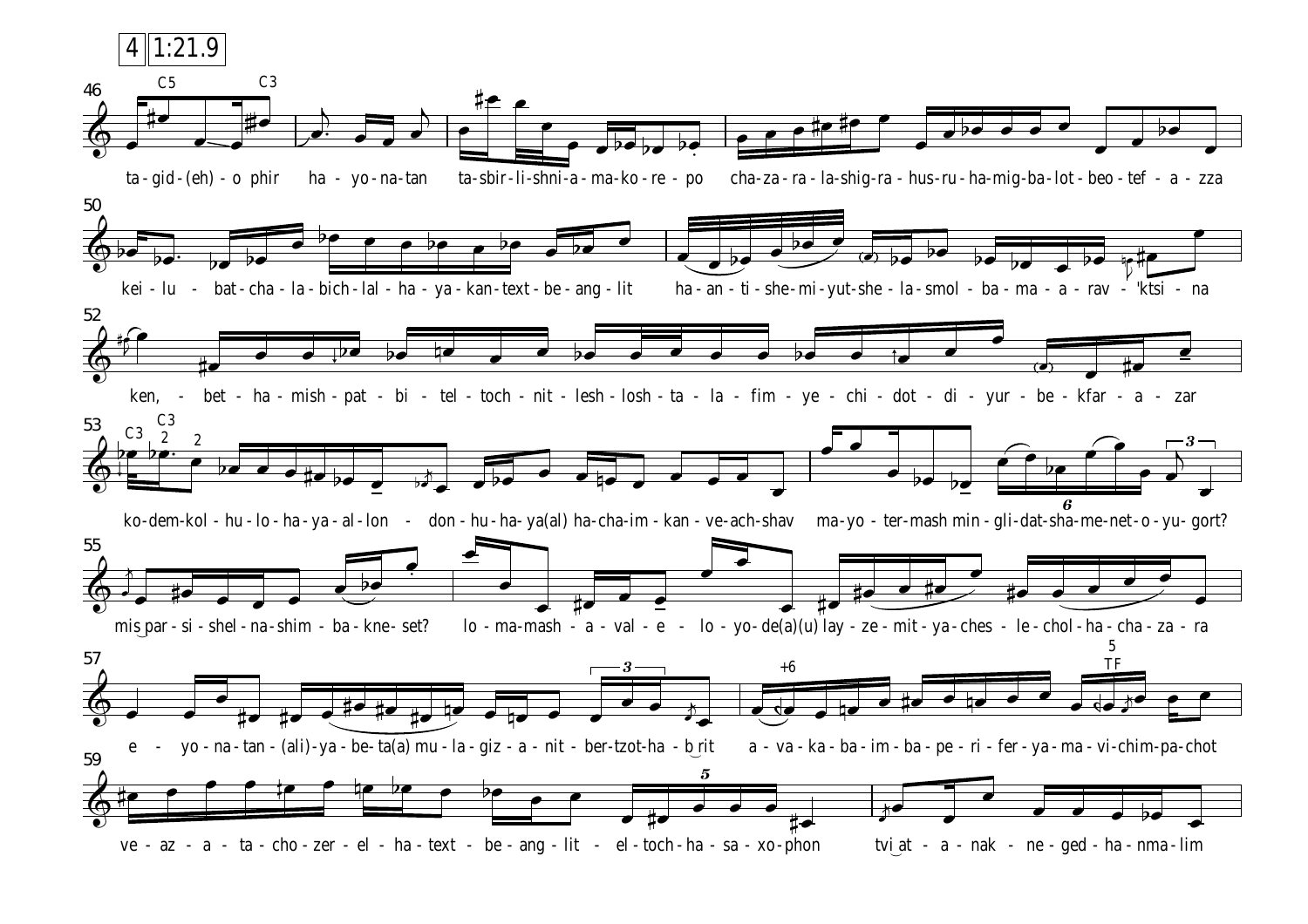





han-ti-she-miut - sh\_las-mol - ba-ma - a - rav-hek-tzi- na? ken - bet-h-mish-pat- bi - tel-toch-nit-le-shlo-ta - la-fim-ychi-dot- di - ur - be kfar- a - zar





mis-par-si-she na-shim-ba kne- set? eich-meat-rim ya dey-te - ror-le - tki - fa? eee - i o-na-tan - al-ya-b - ta-mu-la-giz-a-nit-b - ar\_tzot-ha - b\_rit